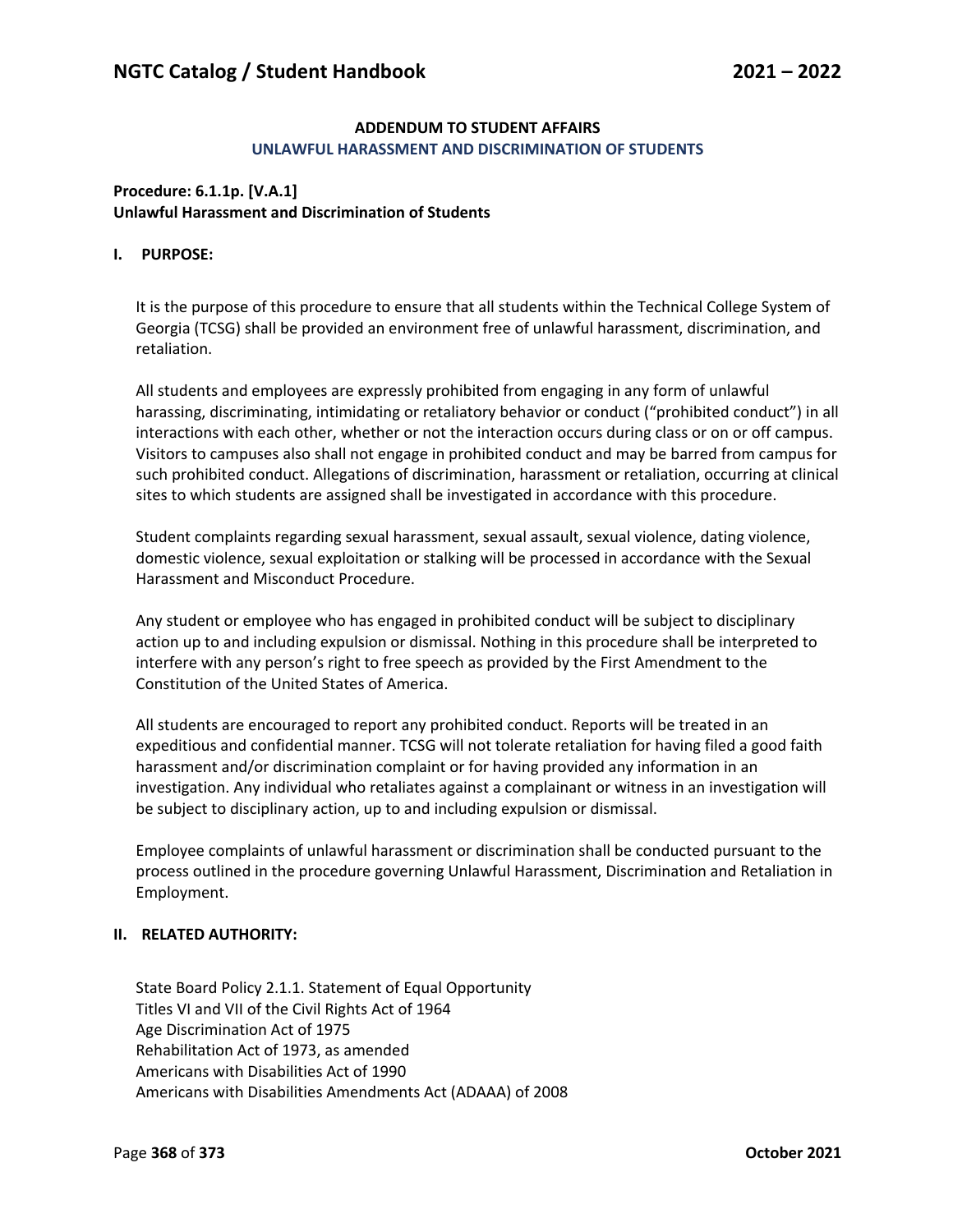# **NGTC Catalog / Student Handbook 2021 – 2022**

Genetic Information Nondiscrimination Act (GINA) of 2008 Procedure: 6.5.3p Student Grievances

#### **III. APPLICABILITY:**

All work units and technical colleges associated with the Technical College System of Georgia.

#### **IV. DEFINITIONS:**

**Unlawful Harassment (Other Than Sexual Harassment):** unlawful verbal or physical conduct that disparages or shows hostility or aversion toward an individual because of that person's race, color, religion, national origin, age, genetic information, or disability and which:

- 1. Has the purpose or effect of creating an objectively and unreasonably intimidating, hostile or offensive educational environment, or
- 2. Has the purpose or effect of objectively and unreasonably interfering with an individual's educational performance.

Unlawful harassing conduct or behavior can include, but is not limited to, epithets, slurs, negative stereotyping, or threatening, intimidating or hostile acts that relate to race, color, religion, national origin, genetic information, age or disability. Unlawful harassing conduct can include jokes or pranks that are hostile or demeaning with regard to race, color, religion, national origin, age or disability. Unlawful harassing conduct may also include written or graphic material that disparages or shows hostility or aversion toward an individual or group because of race, color, religion, national origin, age, or disability, and that is displayed on walls, bulletin boards, computers, or other locations, or otherwise circulated in college community in any format.

Conduct which threatens, coerces, harasses or intimidates another person or identifiable group of persons, in a manner that is considered unlawful under state and federal laws pertaining to stalking while on college premises or at college sponsored activities may also be considered unlawful harassment under this procedure.

**Unlawful Discrimination:** the denial of benefits or admission to the college or to any of its programs or activities, either academic or nonacademic, curricular or extracurricular, because of race, color, religion, age, gender, national origin, genetic information or disability.

**Unlawful Retaliation:** unfavorable action taken, unfavorable condition created, or other action taken by a student or employee for the purpose of intimidation that is directed toward a student because the student initiated an allegation of unlawful harassment/retaliation or participated in an investigation of an allegation.

**Technical College System of Georgia:** all work units and technical colleges under the governance of the State Board of the Technical College System of Georgia.

**Employees:** any individual employed in a full or part time capacity in any TCSG work unit or technical college.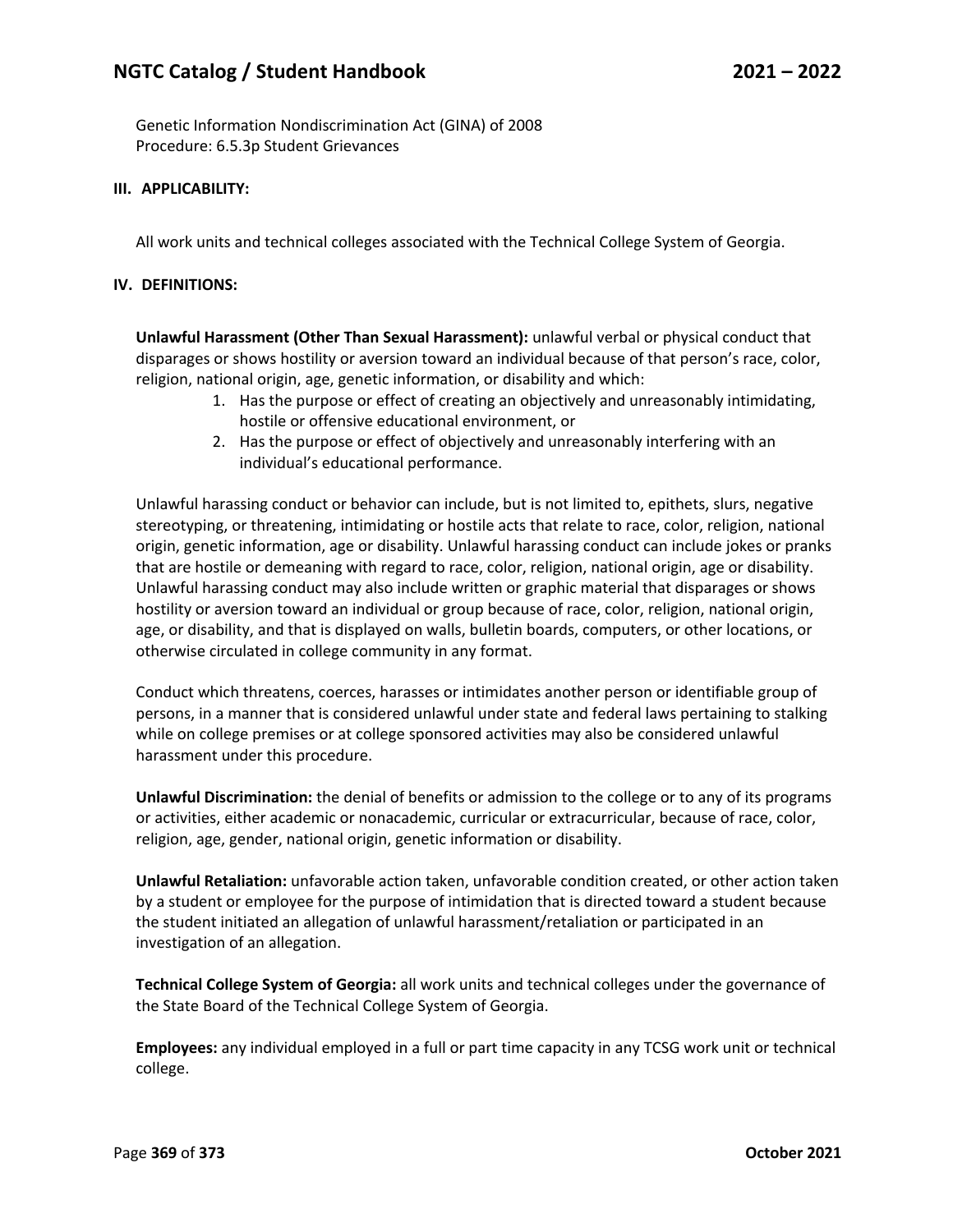# **NGTC Catalog / Student Handbook 2021 – 2022**

**Visitor:** any third party (e.g. volunteer, vendor, contractor, member of the general public etc.) who conducts business or regularly interacts with a work unit or technical college.

**Clinical Site:** any off-campus location to which students or faculty are assigned for completion of program requirements including labs, internships, or practicums.

**President:** the chief executive officer responsible for the management and operation of the technical college where the complainant and/or accused violator are enrolled or employed.

**Human Resources Director:** the highest-ranking employee responsible for the human resources function at a technical college or TCSG work unit.

**Local Investigator:** the individual(s) at the technical college who is responsible for the investigation of an unlawful harassment, discrimination and/or, retaliation complaint. Local investigators may be assigned based upon the subject matter of the complaint or their function within the organization.

**Compliance Officer:** the individual designated by the Deputy Commissioner to coordinate TCSG compliance with Title IX of the Educational Amendments of 1972 and other state and federal laws governing unlawful discrimination and harassment and educational access by disabled individuals. Section 504 Coordinator: an individual designated by the president of the college to ensure compliance with Section 504 of the Rehabilitation Act of 1973, the Americans with Disabilities Act of 1990 as Amended, and any other state and federal regulations governing disabilities; the responsibilities of the 504 Coordinator will include, but may not be limited to evaluating students requesting accommodations for a disability and ensuring equal access to facilities, services and programs.

#### **V. ATTACHMENTS:**

Attachment 6.2.1p.a1. TCSG Usage for Statement of Equal Opportunity

#### **VI. PROCEDURE:**

#### **A. Administration and Implementation**

- 1. Each college president shall designate one or more officials to serve as the Title IX Coordinator and the Section 504 Coordinator and ensure the designated officials have received appropriate training.
- 2. Contact information for the Title IX and Section 504 Coordinators and the Statement of Equal Opportunity should be permanently displayed on official bulletin boards and included in electronic or written college publications and academic materials as described in the TCSG Usage for Statement of Equal Opportunity.
- 3. Instructors/administrators must take ongoing proactive steps to ensure educational opportunities (to include classrooms, clinics, labs, programs, etc.) and student activities (clubs, sports, etc.) are accessible and free from any type of unlawful discrimination or harassment.
- 4. The Compliance Officer will conduct training programs and monitor the colleges to ensure the correct administration and implementation of this procedure, and will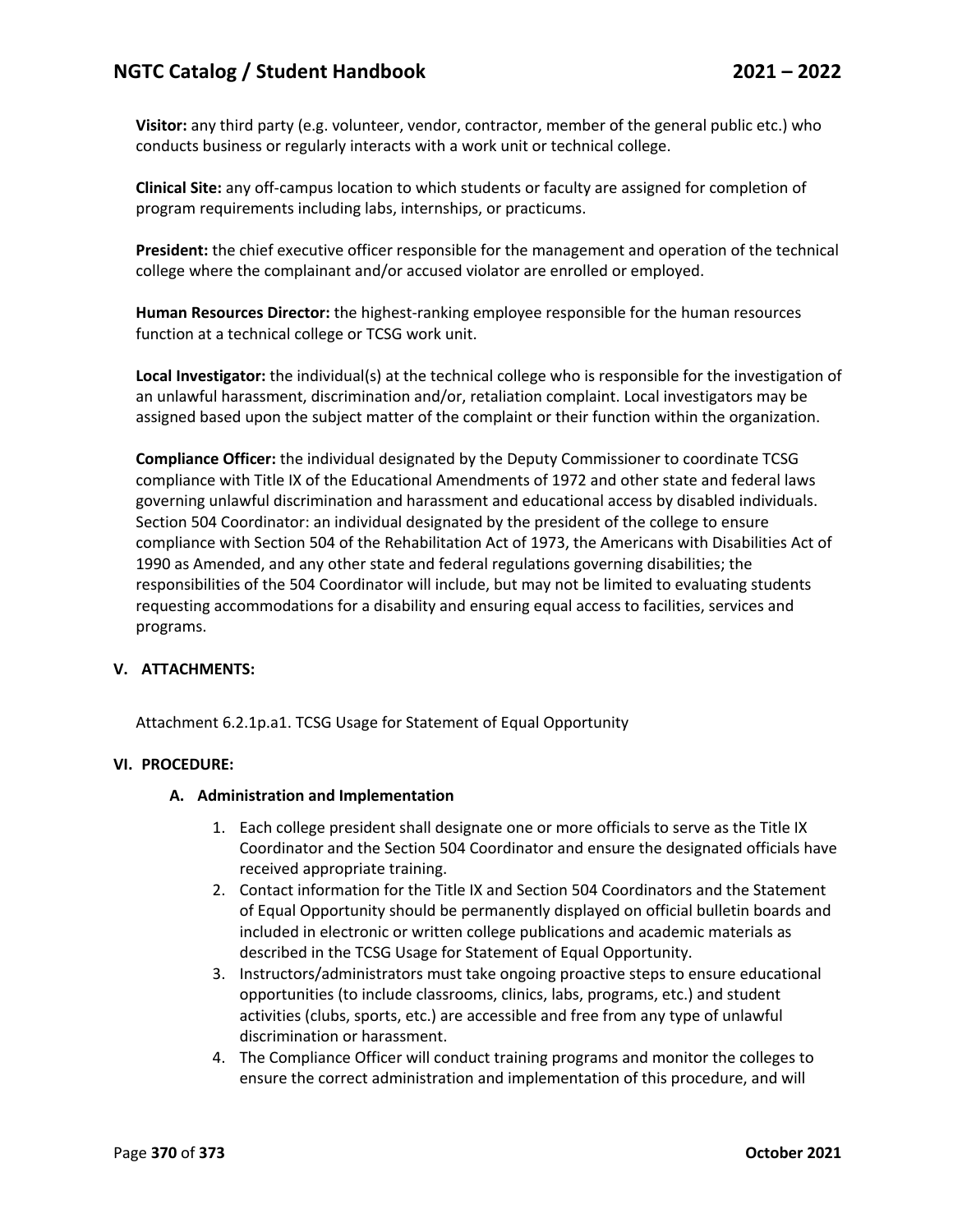ensure that proactive or corrective measures have been taken to prevent unlawful discrimination, harassment, or retaliation.

## **B. Reporting and Management Action**

- 1. All students are encouraged to report events of unlawful harassment, discrimination and/or retaliation ("prohibited conduct") against themselves or others.
- 2. If a student filing a complaint requests anonymity or asks that the complaint not be pursued, the college must inform the student that its ability to respond may be limited, that retaliation for filing a complaint is prohibited and steps to prevent harassment and retaliation will be taken. The college should take all reasonable steps to investigate and respond to the complaint consistent with the request and pursue other steps to limit the effects of the alleged harassment and prevent recurrence.
- 3. Colleges may weigh a request for anonymity or a request they not pursue a complaint considering the following factors: the seriousness of the alleged conduct, the complainant's age, whether there have been other harassment complaints about the same individual, and the alleged harasser's rights to receive information about the allegations if the information is maintained as an "education record" under FERPA. The college must inform the student if the request cannot be granted.
- 4. Reports concerning all prohibited conduct referenced in this procedure will be processed confidentially to the extent permitted by law; communications regarding complaints will be disseminated to others on a need-to-know basis to ensure that necessary steps are taken to protect the community as a whole and that appropriate disciplinary measures or corrective actions are considered and taken.
- 5. Allegations or suspicions of unlawful discrimination, harassment, or unlawful retaliation may be reported to the technical college's Vice President for Student Affairs, Section 504 Coordinator, the president, or the Human Resources Director (should the complaint involve employees). Complaints may also be emailed to unlawfulharassment@tcsg.edu.
- 6. Complaints under this procedure can be expressed in writing, by telephone, or in person; individuals are, however, encouraged to express complaints in writing to ensure all concerns are addressed.
- 7. If an allegation of unlawful harassment, discrimination or retaliation is made to an employee not designated to receive such reports, the employee receiving the complaint must report the allegation as provided in section 6 above.
- 8. Students or employees may be suspended, transferred or reassigned employees or students in order to prevent possible further harassment, discrimination or retaliation; to facilitate the investigation or to implement preventive or corrective actions under this procedure.
- 9. Any allegation of unlawful harassment, discrimination or retaliation against employees must be reported to the Human Resources Director who may elect to conduct the investigation in conjunction with other local investigators.

#### **C. Investigations**

1. All complaints of prohibited conduct under this procedure shall be investigated by local investigators thoroughly and expeditiously.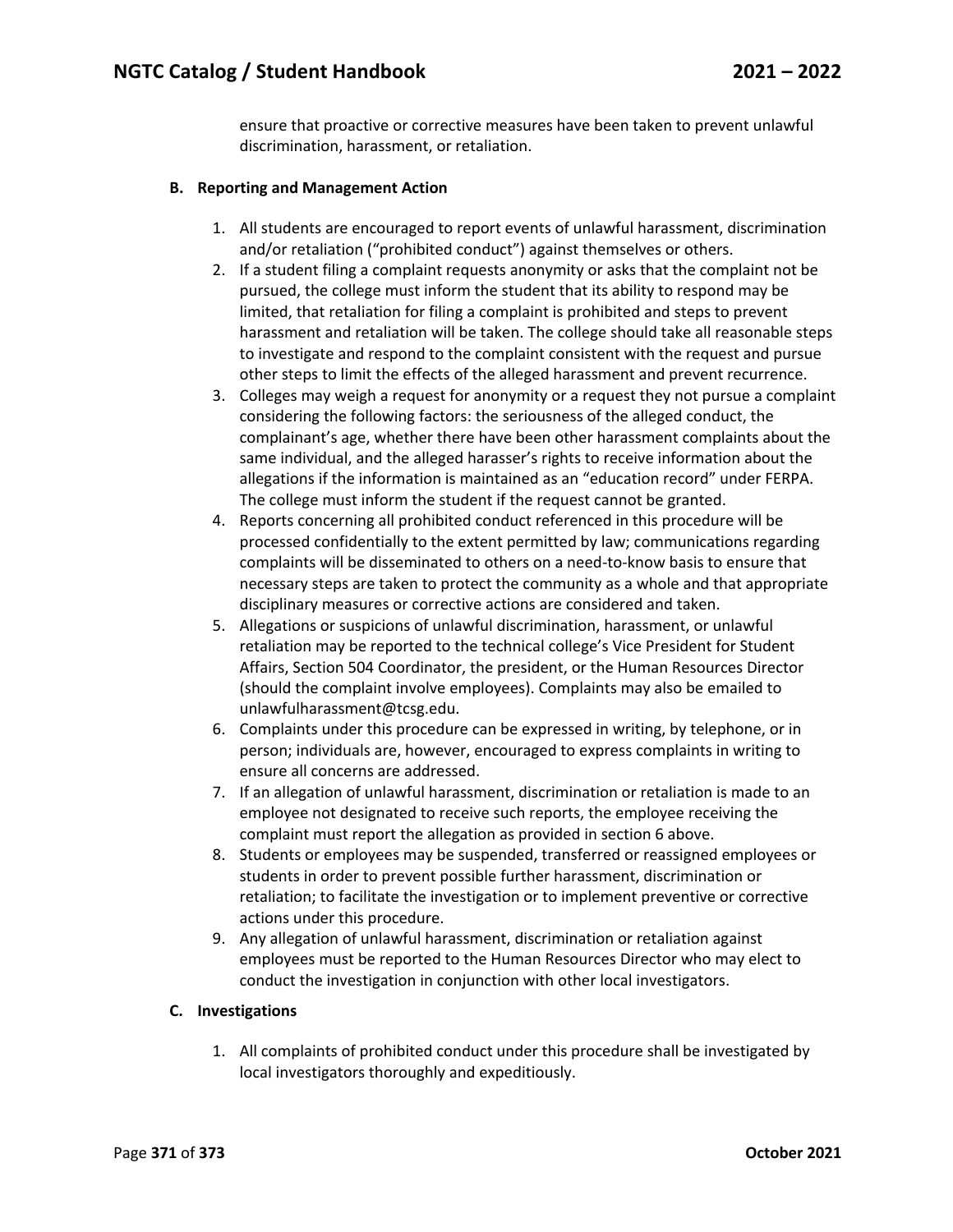- 2. A complaining party will be notified if the complaint does not specify facts sufficient to allege unlawful discrimination, harassment or retaliation and that a formal investigation will not be conducted pursuant to this procedure.
	- a. The complaining party may appeal the decision, in writing, to the president within 5 business days of receiving the notice. The president's decision will be final.
- 3. Individuals designated to investigate or recommend corrective actions in response to allegations will be trained to conduct investigations in a manner that protects the safety of victims and promotes accountability. Individuals assigned as the investigator for a particular incident shall disclose to the president any relationship with the parties that could call into question their ability to be objective prior to taking any action with respect to the investigation. The president will reassign alternate individuals if necessary.
- 4. Investigations will be conducted by gathering relevant information and interviewing appropriate witnesses. Both the complaining party and the respondent (the parties) will be given equal opportunity to identify witnesses and offer evidence in person or in writing. Best efforts will be made to interview all witnesses identified by the parties. Both the complaining party and the respondent may be accompanied by an advisor of his or her choice. However, the advisor may not speak on behalf of the party.
- 5. The college will evaluate the information collected during the investigation and determine whether a preponderance of the evidence substantiates that unlawful discrimination, unlawful harassment and/or unlawful retaliation has occurred.
- 6. Investigations and summary findings will be documented appropriately.

# **D. Corrective Actions**

- 1. Colleges will take all reasonable steps to prevent unlawful retaliation against complainants and any other individuals participating in investigations under this procedure.
- 2. If prohibited conduct is determined to have occurred following the investigation, the college, through the appropriate officials, shall implement steps to prevent a recurrence and to correct the discriminatory effects on the complaining party and others as appropriate. Steps may include, but are not limited to, mandating training or evaluation, disciplinary sanctions, policy implementation or reassignment of students or employees.
- 3. Should recommended disciplinary sanctions involve academic suspension or expulsion, the matter must be referred to the Vice President for Student Affairs, as provided by the college's Student Code of Conduct and Disciplinary Procedure.
- 4. Individuals who are responsible for conducting investigations or proposing sanctions under this procedure should not also serve as reviewing officials or hearing officers in the appeal of sanctions arising from an investigation.
- 5. Even in the absence of sufficient evidence to substantiate a finding that unlawful discrimination, unlawful harassment or retaliation has occurred, colleges are expected to address any inappropriate conduct and take all reasonable steps to prevent any future unlawful discrimination, harassment or retaliation.